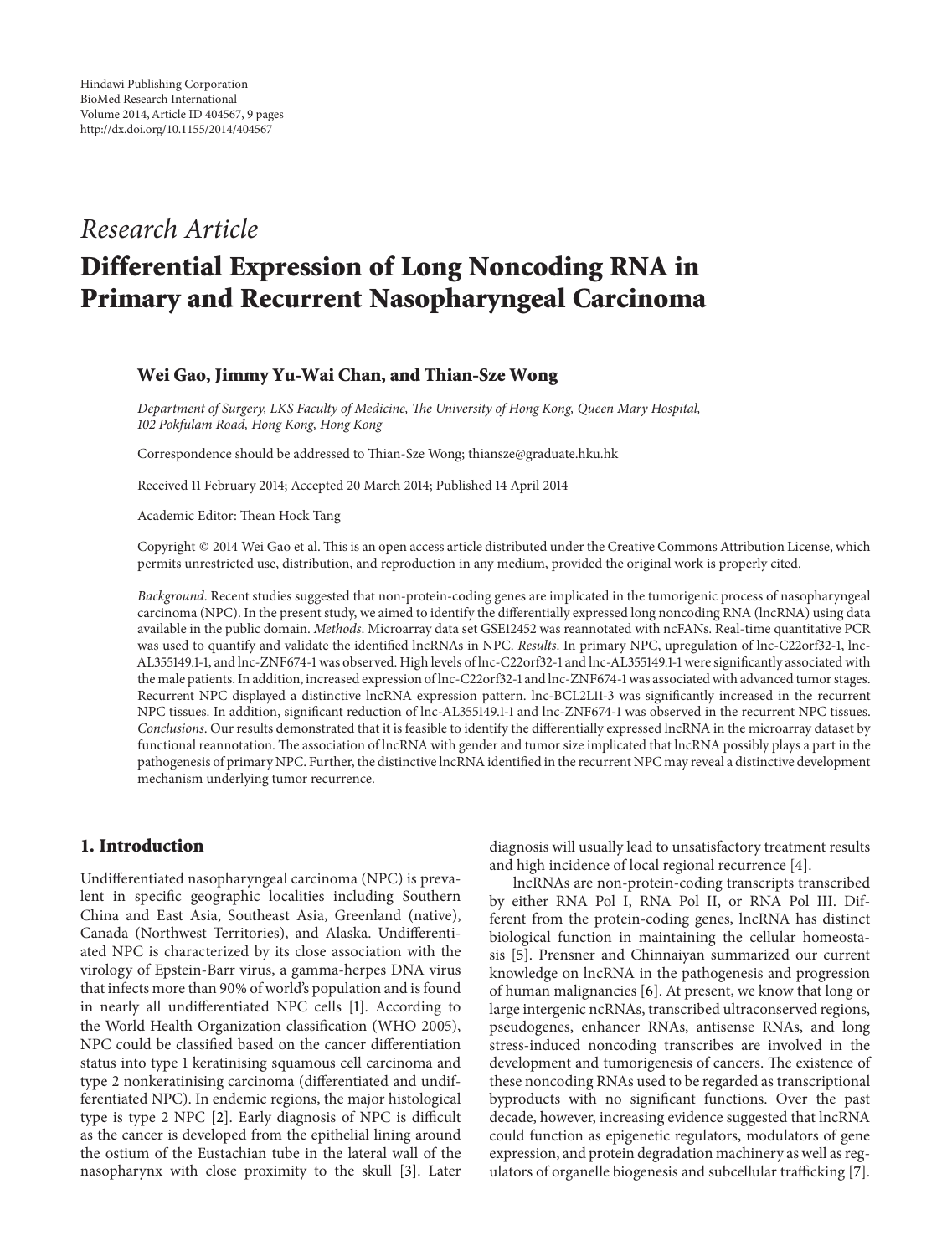Hence, further understanding of the aberrant expression pattern of lncRNA in cancers is essential.

Study on lnRNA deregulation in undifferentiated NPC remains raw. Recently, with the use of candidate gene approach, it was identified that HOX antisense intergenic RNA (HOTAIR), one of the first described lncRNAs transcribed in the HOXC locus at 12q13.13, was suggested to play a part in NPC. HOTAIR was implicated in cancer progression and metastasis. In primary NPC, high HOTAIR expression was specific to the primary NPC and was absent in the normal nasopharyngeal epithelia. HOTAIR expression level was linked with the tumor size, nodal status, and distant metastasis. Further, patients with high HOTAIR levels will have poor clinical outcome with tumor recurrence and distant metastasis [\[8](#page-8-6), [9\]](#page-8-7).

High-throughput microarray was originally designed to detect and quantify the protein-coding genes. However, it is now noted that many of the probes on the microarray also match with the sequence of lncRNA. By rematching and reannotation of the existing microarray datasets, the results obtained from the microarray experiments could be used for lncRNA analysis concurrently. For example, with the use of Affymetrix U133A and B microarrays, it has been demonstrated that the microarray data can be reannotated for lncRNA expression analysis [\[10](#page-8-8)]. Here, we explored the differential lncRNA expression patterns in nasopharyngeal carcinoma (NPC) based on the high-throughput NPC dataset in the public domain using the functional reannotation service provided by noncoding RNA Function ANnotation server (ncFANs) [\[11\]](#page-8-9). The identified lncRNAs were validated in both primary and recurrent NPC samples.

#### **2. Materials and Methods**

*2.1. Dataset.* Microarray data set GSE12452 containing 41 microarray data [\(http://www.ncbi.nlm.nih.gov/geo/query/](http://www.ncbi.nlm.nih.gov/geo/query/acc.cgi?acc=GSE12452) [acc.cgi?acc=GSE12452\)](http://www.ncbi.nlm.nih.gov/geo/query/acc.cgi?acc=GSE12452) was collected from Gene Expression Omnibus (GEO). The dataset contains 31 NPC and 10 normal nasopharyngeal tissue samples examined with Human Genome U133 Plus 2.0 Array (HG-U133 Plus 2) from Affymetrix [\[12](#page-8-10)]. The tissues were confirmed histologically before the microarray experiment. Tumor tissue was defined by the positive stain for both cytokeratins and EBV EBERs using immunohistochemical staining. All the samples were processed by laser-captured microdissection to enrich the epithelial cells before total RNA extraction.

*2.2. Patient Samples.* Undifferentiated NPC tissue samples were obtained from Department of Surgery, The University of Hong Kong, Queen Mary Hospital, Hong Kong. Written consent of tissue donation for research purposes was obtained from patients before tissue collection. The protocol was approved by the IRB of the hospital (reference number UW 10-142). Tissue samples were stored at liquid nitrogen for transportation and stored at −70<sup>∘</sup> C before use. In total, nasopharyngeal tissue samples were collected from 42 patients with primary NPC, 33 patients with recurrent NPC, and 29 noncancer volunteers. The 42 patients with primary NPC included 32 male and 10 female, with age ranging from 12 to 75 years.The 33 recurrent NPC patients included 24 male and 9 female with age ranging from 29 to 75 years. The 29 healthy volunteers included 20 male and 9 female, with ages ranging from 6 to 81 years.

*2.3. Reannotation and Selection of Differential Expressed lncRNA.* The microarray data was preprocessed with the preprocessing program and reannotated with the Affymetrix CDF file from the web server of ncFANs (noncoding RNA Function ANnotation server). The data was normalized by MAS5.0 before lncRNAs annotation. Transcripts with length <200 were excluded [\[11\]](#page-8-9). Differentially expressed lncRNAs were selected using Student's  $t$ -test using  $P$  value below 0.05 as cutoff.

*2.4. RNA Extraction and Real-Time Quantitative RT-PCR Validation of the Microarray Results.* Total RNA was extracted with TRIZOL reagent (Invitrogen) following the manufacturer's protocol. The cDNA product was generated using cDNA conversion kit (Invitrogen). Primers were designed with Primer3 provided by the Universal ProbeLibrary Assay Design Center [\(http://www.roche-applied-science.com/\)](http://www.roche-applied-science.com/). The LNA-labelled probe was obtained from the Universal ProbeLibrary (UPL). The lncRNA transcript levels were quantified on LightCycler 480 (Roche Applied Science) and normalized with the GAPDH levels by  $2^{-\Delta Ct}$  method. All reactions were done in triplicate. Primer and probe sequences were shown in [Table 1.](#page-2-0)

*2.5. Statistical Analysis.* Statistical analysis was performed with SPSS V16.0 (SPSS, Chicago, IL). The difference between primary NPC and controls was calculated using the Mann-Whitney  $U$  test. The statistical difference between recurrent NPC and paired normal tissues was examined using Wilcoxon Signed Rank test. All the tests were two-sided. P value <0.05 was considered statistically significant.

#### **3. Results**

*3.1. Functional Annotation of lncRNA with ncFANs.* The differentially expressed lncRNAs identified were listed in [Table 2.](#page-3-0) Five lncRNAs were found to be differentially expressed in the nasopharyngeal carcinoma tissues in comparison with the normal nasopharyngeal epithelial tissues in the microarray data. The lncRNAs identified were lnc-C22orf32-1, lnc-TLR4-1, lnc-BCL2L11-3, lnc-AL355149.1-1, and lnc-ZNF674-1.

*3.2. lncRNA Validation on Primary NPC Tissues and Normal Nasopharyngeal Epithelia.* To validate the identified lncRNA, we performed real-time quantitative analysis on the candidate lncRNA in our cohort. First, we examined the fold changes in the primary nasopharyngeal carcinoma and normal nasopharyngeal tissues [\(Figure 1\)](#page-2-1). Among the 5 candidate lncRNAs, lnc-C22orf32-1, lncTLR4-1, lnc-AL355149.1- 1, and lnc-ZNF674-1 demonstrated significant expression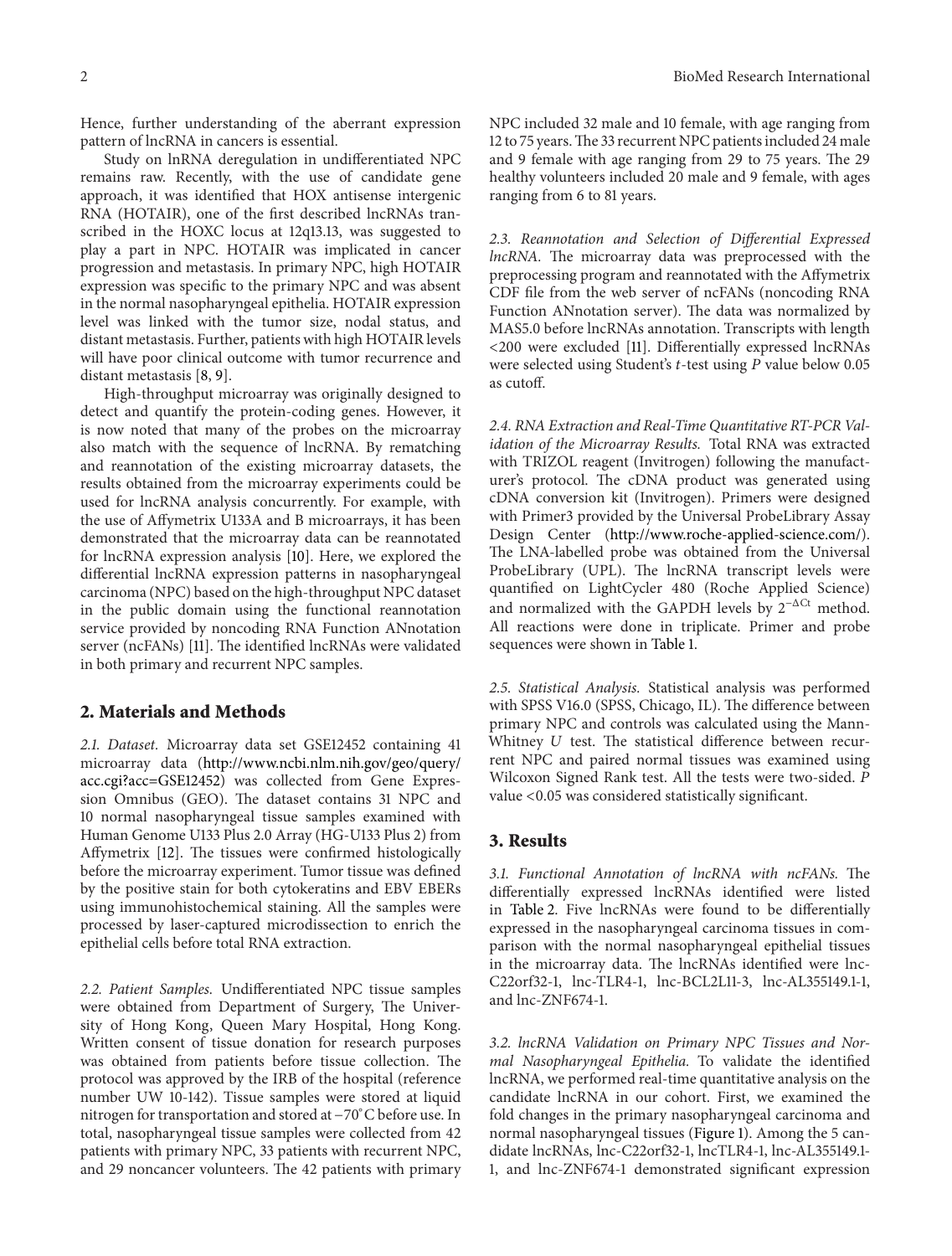<span id="page-2-0"></span>Table 1: Primer and probe sequences used in quantitative PCR.

| Vega gene ID       | LNCipedia gene ID    | Forward primer $(5' - 3')$ | Reverse primer $(5' - 3')$ | UPL number* |
|--------------------|----------------------|----------------------------|----------------------------|-------------|
| OTTHUMG00000153695 | $Inc-BCI.2L.11-3$    | agcagatgctgtgcctgata       | cctttctcgacccagaagc        | #67         |
| OTTHUMG00000002490 | $lnc-AL.355149.1-1$  | gaaaactaggcgtctgggaac      | caaacaatgggagcaagtcc       | #25         |
| OTTHUMG00000150697 | $Inc-C22$ or $f32-1$ | tgctcatcttctgccacagt       | agggcagtgatgaggaacc        | #38         |
| OTTHUMG00000021416 | $lnc-ZNF674-1$       | agcacttggccctaaagaga       | aacatactggcccaaacagc       | #88         |
| OTTHUMG00000020561 | $Inc-TLR4-1$         | ccacacaaatgggcaagaat       | gcaaaatcctgaaggttcaaa      | #6          |

∗ Probe number in the universal probe library (UPL).



<span id="page-2-1"></span>FIGURE 1: Relative expression levels of lncRNAs in tissue samples from patients with primary NPC and healthy controls. The relative expression levels were normalized to *GAPDH* by qPCR analysis. The difference between primary NPC and controls was calculated using the Mann-Whitney  $U$  test.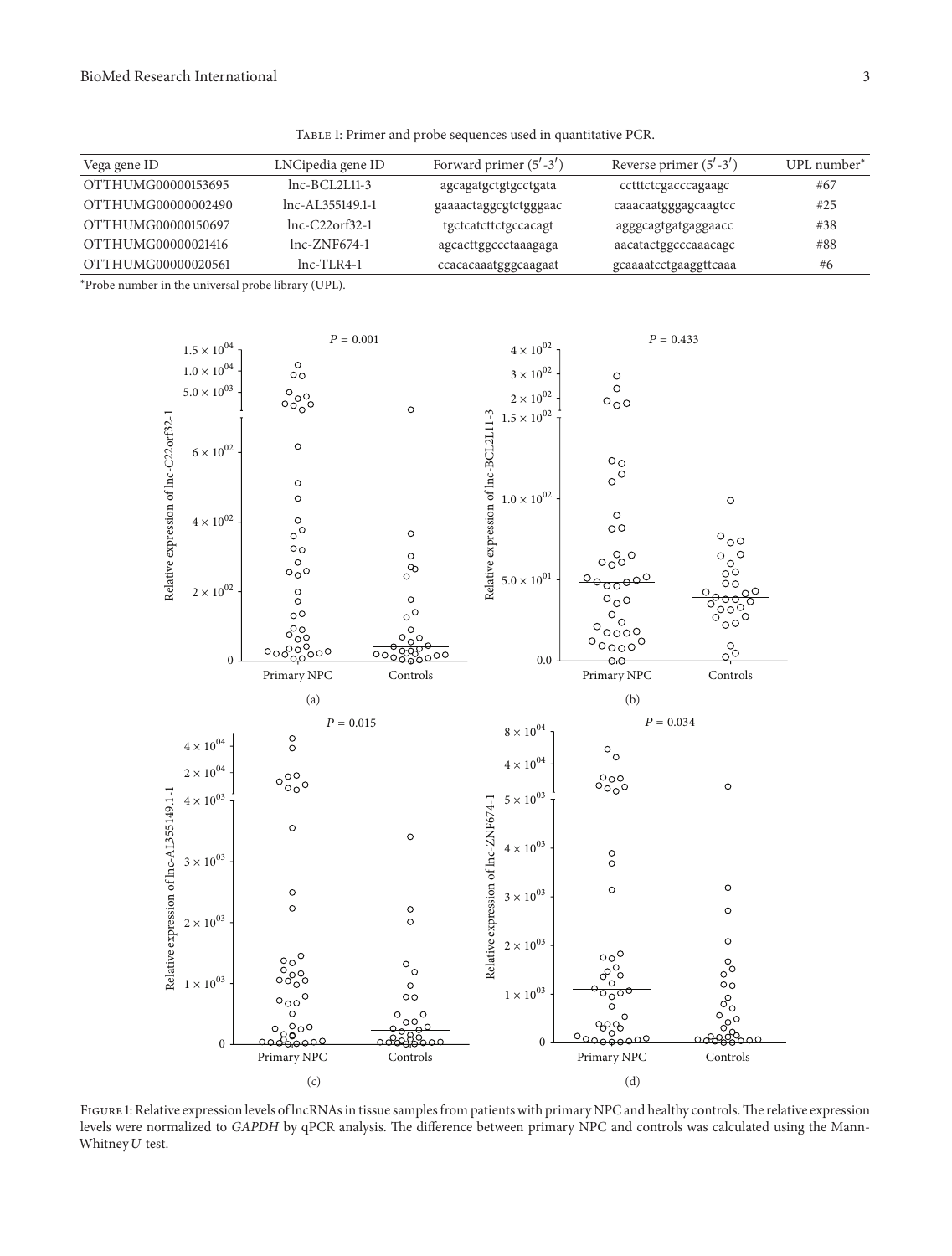| lega gene ID                                                                | NCipedia gene ID | ocus conservation | Exon number | Transcript size (bp) | Genome location            | Adjust P value |
|-----------------------------------------------------------------------------|------------------|-------------------|-------------|----------------------|----------------------------|----------------|
| TTHUMG00000153695                                                           | $Inc-BCL2L11-3$  |                   |             |                      | chr2:112248850-112268567/- | 0.002          |
| JTTHUMG00000002490                                                          | nc-AL355149.1-1  |                   |             |                      | chr1:16847189-16848303/+   | 1.004          |
| DTTHUMG00000150697                                                          | nc-C22orf32-1    |                   |             | 544                  | chr22:42672361-42673057/-  | 0.006          |
| JTTHUMG00000021416                                                          | nc-ZNF674-1      |                   |             | 626                  | chrX:46185359-46187080/-   | 0.030          |
| DTTHUMG00000020561                                                          | $lnc$ -TLR4-1    | Mouse             |             |                      | hr9:120410884-120419305/+  | 0.33           |
| Locus conservation in Mus musculus and Danio rerio compared to Homo sapiens |                  |                   |             |                      |                            |                |

<span id="page-3-0"></span>TABLE 2: Differentially expressed lnRNA in NPC microarray dataset identified by ncFANs reannotation. Table 2: Differentially expressed lnRNA in NPC microarray dataset identified by ncFANs reannotation.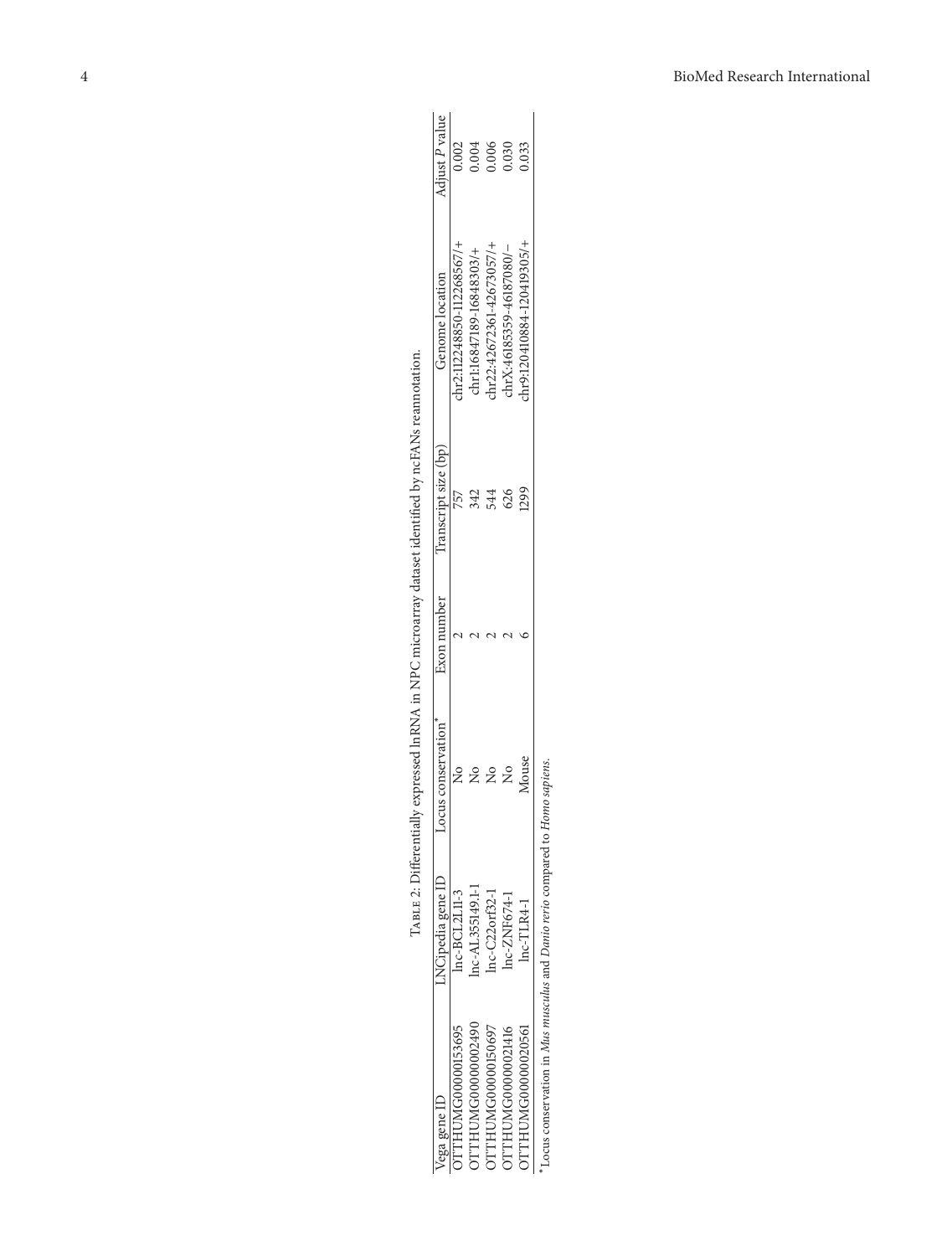

<span id="page-4-0"></span>FIGURE 2: Receiver operating characteristic (ROC) curve analysis of lncRNAs in tissue samples from patients with primary NPC and healthy controls.

difference between the primary NPC and normal nasopharyngeal tissues.

Of the 4 lncRNAs, the expression difference of lnc-C22orf32-1 was highly significant ( $P = 0.001$ , Mann-Whitney  $U$  test). High lnc-C22orf32-1 was found in the primary NPC tissues in comparison with the normal controls [\(Figure 1\)](#page-2-1). In ROC analysis, the AUC value of lnc-C22orf32-1 was 0.734 in differentiating NPC from the normal nasopharyngeal tissues [\(Figure 2\)](#page-4-0); lnc-AL355149.1-1 and lnc-ZNF674-1 were also found to be overexpressed in the primary NPC tissues ( $P =$ 0.015 and 0.034, respectively, Mann-Whitney  $U$  test). The 3 lncRNAs above are detectable in all the tissues examined. In contrast, lnc-TLR4-1 was detectable in 21% (9/42) patients with primary NPC and 66% (19/29) healthy controls. In recurrent NPC, lnc-TLR4-1 was detectable in 27% (9/33) tumor tissues and 15% (5/33) paired normal tissues. Low copy number of lnc-TLR4-1 in tissue samples may account for

the low detection rate. The expression pattern of lnc-TLR4- 1 was not correlated with age or gender (data not shown). Since lnc-TLR4-1 was only expressed in a subset of NPC and normal nasopharyngeal tissues, it was not suitable for study of differential expression.

Next, we compared the expression level of the 3 universal expressed lncRNAs with the clinicopathological parameters of the primary NPC patients [\(Table 3\)](#page-5-0). High levels of lnc-C22orf32-1 and lnc-AL355149.1-1 were significantly associated with the male patients [\(Figure 3\(b\)\)](#page-6-0). In addition, increased expression of lnc-C22orf32-1 and lnc-ZNF674-1 was associated with advanced tumor stages (T2–4) in comparison with the early stage (T1) NPC [\(Figure 3\(a\)\)](#page-6-1).

*3.3. Differential lncRNAs Expression in Recurrent NPC and the Paired Normal Epithelia.* We compared the lncRNA expression patterns with the paired normal tissues obtained from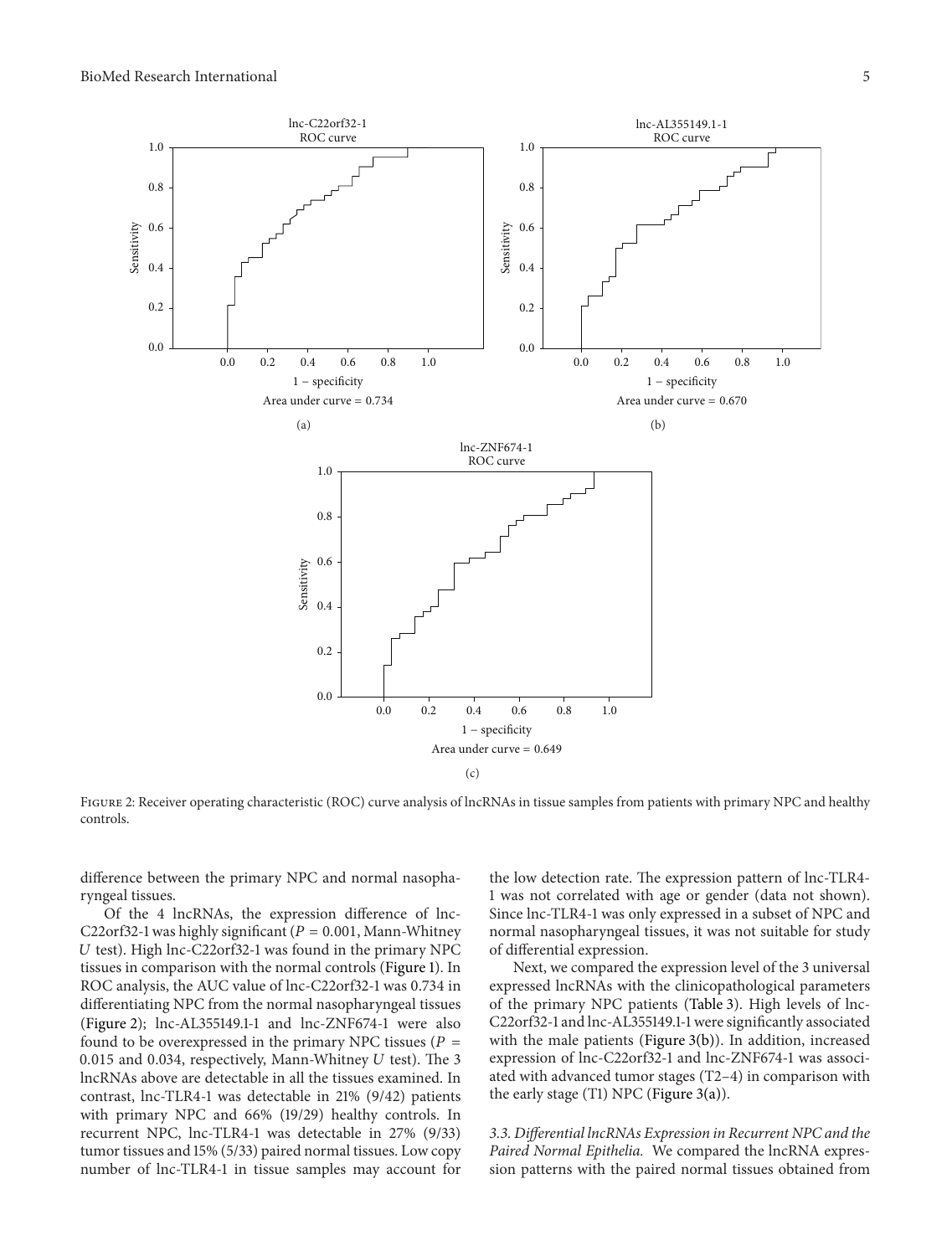|              |        | lnc-ZNF674-1 | lnc-AL355149.1-1       | lnc-C22orf32-1 |
|--------------|--------|--------------|------------------------|----------------|
|              |        |              | $\boldsymbol{P}$ value |                |
| Gender       | Number |              |                        |                |
| Male         | 32     | 0.108        | $0.028*$               | $0.033*$       |
| Female       | 10     |              |                        |                |
| Age          |        |              |                        |                |
| $<$ 49       | 19     | 0.733        | 0.970                  | 0.810          |
| $>49$        | 23     |              |                        |                |
| T stage      |        |              |                        |                |
| T1           | 11     | $0.030*$     | 0.062                  | $0.019*$       |
| $T2-4$       | 31     |              |                        |                |
| Nodal status |        |              |                        |                |
| Negative     | 7      | 0.895        | 0.692                  | 0.692          |
| Positive     | 35     |              |                        |                |

<span id="page-5-0"></span>Table 3: Association of lncRNA expression levels with the clinicopathological variables in primary undifferentiated NPC patients.

\*P value below 0.05 was considered statistically significant.

the same recurrent NPC patients [\(Figure 4\)](#page-7-1). lnc-BCL2L11-3 was found to be upregulated in the recurrent NPC tissues in comparison with the paired normal tissues ( $P = 0.002$ , Wilcoxon Signed Rank test). For lnc-AL355149.1-1 and lnc-ZNF674-1, high expression was found in primary NPC. However, significant expression reduction was observed in the recurrent NPC tissues ( $P = 0.022$  and 0.002, respectively, Wilcoxon Signed Rank test).

#### **4. Discussion**

The differential expression of lnc-AL355149.1-1, lnc-C22orf32-1, and lnc-ZNF674-1 observed in NPC might be attributed to epigenetic regulation including microRNA, DNA methylation, and histone modification. As predicted by a bioinformatics tool MirTarget2 [\(http://mirdb.org/miRDB/](http://mirdb.org/miRDB/index.html) [index.html\)](http://mirdb.org/miRDB/index.html), lnc-AL355149.1-1 is targeted by hsa-miR-939, hsa-miR-4283, and hsa-miR-3191-5p; lnc-C22orf32-1 is targeted by hsa-miR-4751; lnc-ZNF674-1 is targeted by hsamiR-1296, hsa-miR-1292, and hsa-miR-3179. In addition, DNA methylation and histone modification may also contribute to the aberrant expression of these lncRNAs. For example, DNA methylation, H3K4 histone methylation, and H3K9 histone methylation are found in lnc-AL355149.1-1 gene in different human cell lines (lncRNome, [http://genome.igib.res.in/lncRNome/\)](http://genome.igib.res.in/lncRNome/).

lncRNAs could exert biological functions by interacting with RNA or protein molecules. An lncRNA, highly upregulated in liver cancer (HULC), could bind to miR-372, thus modulating the expression of miR-372 at posttranscriptional level [\[13](#page-8-11)]. lncRNA HOTAIR interacted with polycomb chromatin remodeling complex 2 (PRC2) by its  $5'$  domain and bind to LSD1/CoREST/REST complex via its  $3'$  domain, resulting in a specific histone methylation pattern [\[14](#page-8-12)]. To explore the possible model by which these differentially

expressed lncRNAs exert their biological functions, we tried to predict their binding capacity via database lncRNome. The nucleotides 595–597 of lnc-ZNF674-1 are predicted to be protein binding sites, indicating that it may play a role in NPC by interacting with specific proteins.

Primary NPC is highly sensitive to radiotherapy and the use of concurrent chemoradiotherapy has significantly improved the local control rates of NPC [\[15\]](#page-8-13). Nevertheless, local recurrence still appears in approximately 10–30% of patients after primary radiotherapy [\[16](#page-8-14)]. Since recurrent NPC is possibly derived from those NPC cells that could escape from radiotherapy, the recurrent NPC might exhibit distinctive mRNA, miRNA, and protein expression patterns in comparison with primary NPC. For instance, the expression levels of miR-98, TR- $\alpha$ 2 mRNA, multidrug resistance 1 (MDR-1) protein, and glutathione-S-transferase- $\pi$  (GST- $\pi$ ) protein were different between recurrent NPC and primary NPC [\[17,](#page-8-15) [18\]](#page-8-16). Likewise, in this study, we also observed a diverse lncRNA expression pattern between recurrent NPC and primary NPC. For example, the aberrant expression of lnc-BCL2L11-3 was only observed in recurrent NPC but not in primary NPC, suggesting that lncRNAs might play distinct roles in the initiation and progression of recurrent NPC and primary NPC.

According to Global Cancer Statistics [\[19](#page-8-17)], NPC is a maledominant disease with incidence rates usually 2 to 3 times lower in females. In our cohort, the ratio between males and females is about 3. Therefore, one of the limitations of this study is the small sample size of females. Another concern about our patient samples is the large age range. To investigate whether the large age range would affect the expression level of lncRNAs, we divided our patients into two groups according to various cutoff values of age. There are no significant differences in the expression of lncRNAs between the two groups of patients divided by varied cutoff values of age.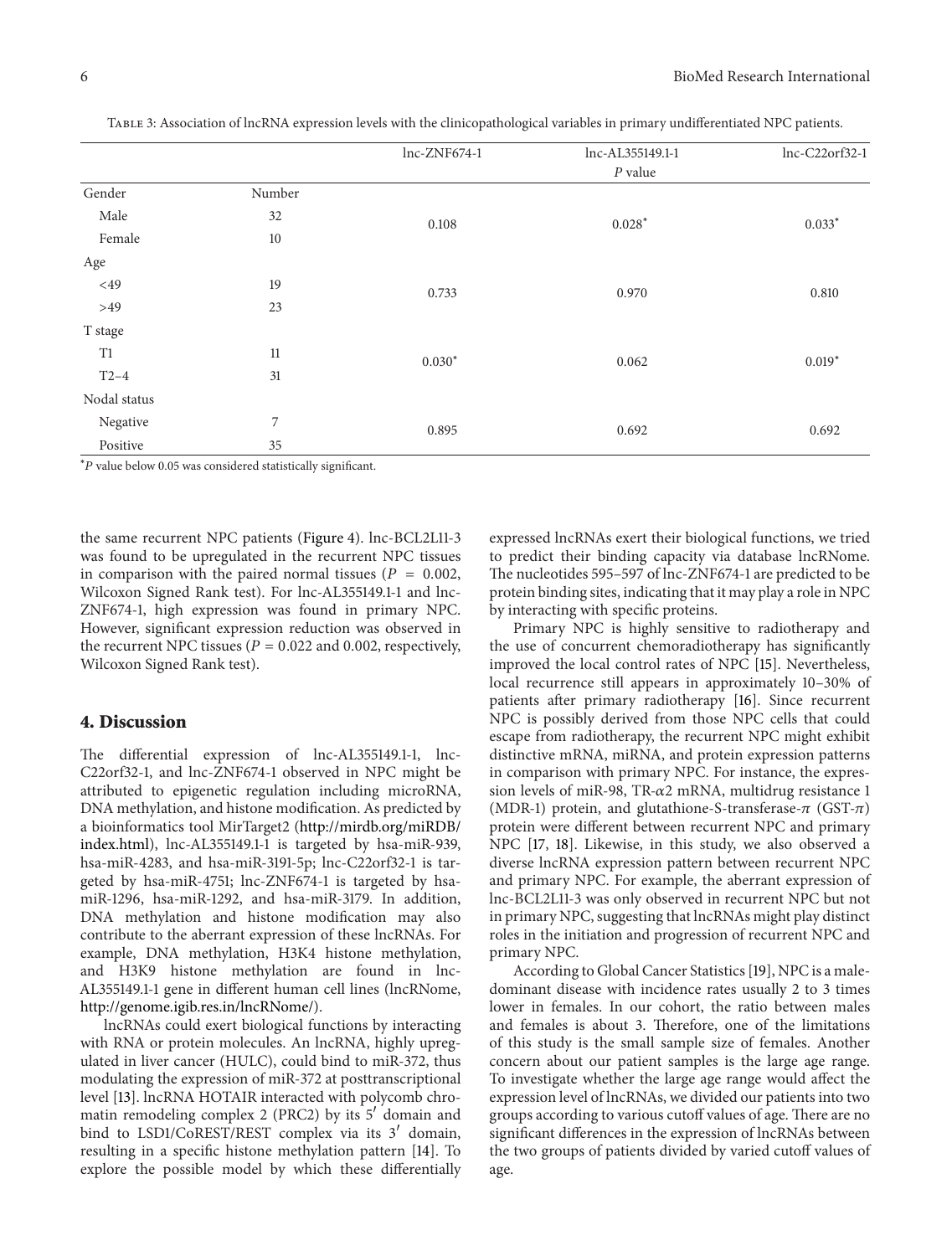<span id="page-6-1"></span>

<span id="page-6-0"></span>FIGURE 3: Relative expression levels of lncRNAs in primary NPC patients with different T stage (a) and gender (b). The relative expression levels were normalized to *GAPDH* by qPCR analysis. The difference was calculated using the Mann-Whitney U test.

The differential lncRNA expression patterns could be represented by the microarray probsets, which were originally intended to map the somatic gene expression level. This approach has proven successful in identifying the altered lncRNA expression in the nucleus accumbens of heroin abusers. Michelhaugh SK reanalyzed the existing Affymetrix microarray dataset and identified the 5 lncRNAs dysregulated in the heroin abusers [\[10\]](#page-8-8). They curated existing RNA databases including RNAdb and H-Invitational to generate a list of lncRNA and later matched them with the probeset on the Affymetrix U133A and U133B chips [\[10](#page-8-8)]. Using similar approaches, we demonstrated that the differential lncRNA

expression data could possibly be retrieved from the existing microarray dataset for use, to identify candidate lncRNA which is implicated in the pathogenesis of NPC.

### **5. Conclusions**

Our results demonstrated that it is feasible to identify the differentially expressed lncRNA in the microarray dataset by functional reannotation. The association of lncRNA with gender and tumor size implicated that lncRNA possibly plays a part in the pathogenesis of primary NPC. Further,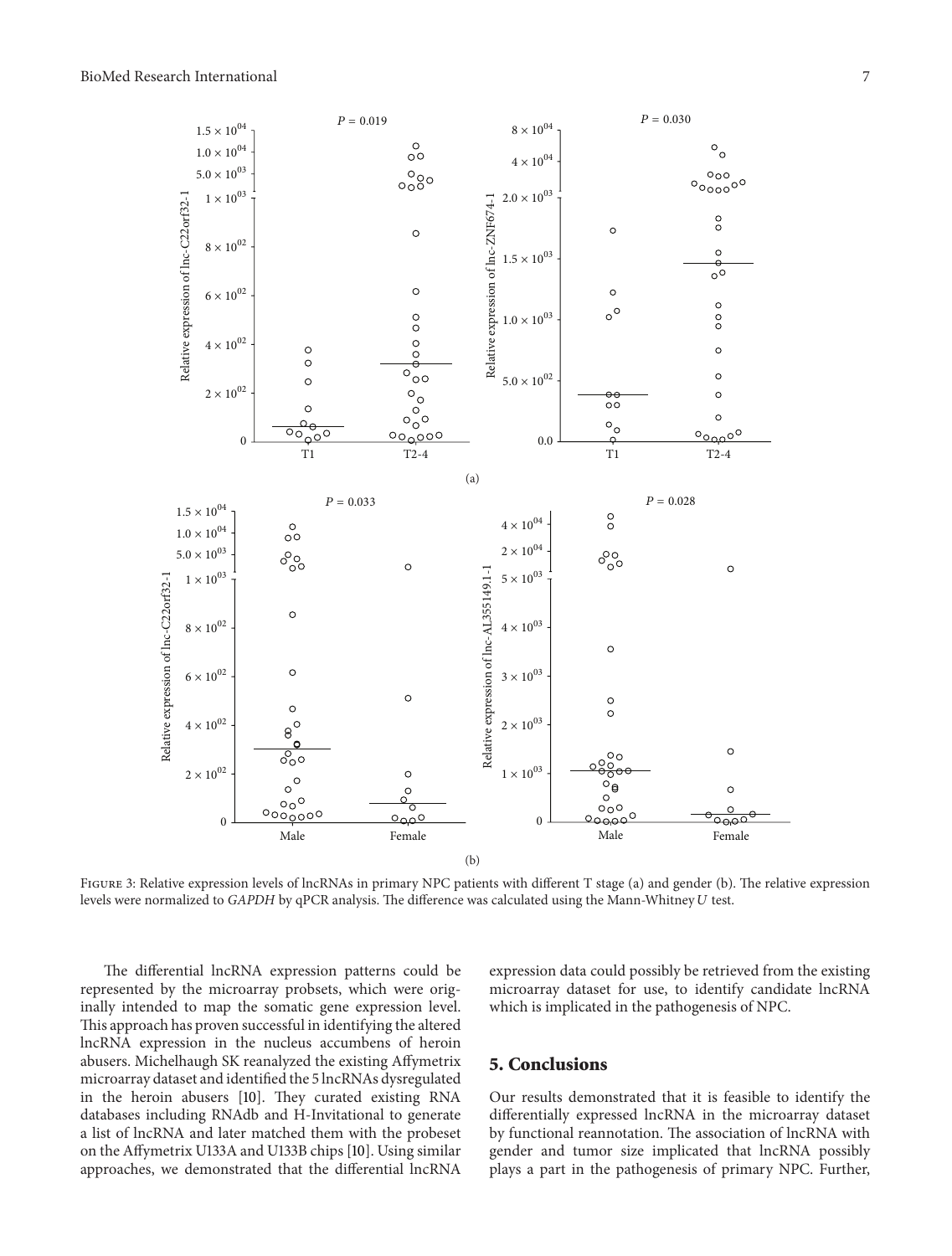

<span id="page-7-1"></span>Figure 4: Relative expression levels of lncRNAs in paired tumor and normal tissue samples from patients with recurrent NPC. The relative expression levels were normalized to *GAPDH* by qPCR analysis.The difference between tumor and normal was calculated using the Wilcoxon Signed Rank test.

the distinctive lncRNA identified in the recurrent NPC may reveal a distinctive development mechanism underlying tumor recurrence. Further studies are warranted to explore the pathological significance of lncRNA in the development of NPC.

#### **Conflict of Interests**

The authors declare that there is no conflict of interests regarding the publication of this paper.

#### **Acknowledgments**

This study was supported by Seed Funding of Basic Research, The University of Hong Kong, and Hong Kong Area of Excellent Scheme, Hong Kong UGC.

#### **References**

<span id="page-7-0"></span>[1] E. T. Chang and H.-O. Adami, "The enigmatic epidemiology of nasopharyngeal carcinoma," *Cancer Epidemiology Biomarkers and Prevention*, vol. 15, no. 10, pp. 1765–1777, 2006.